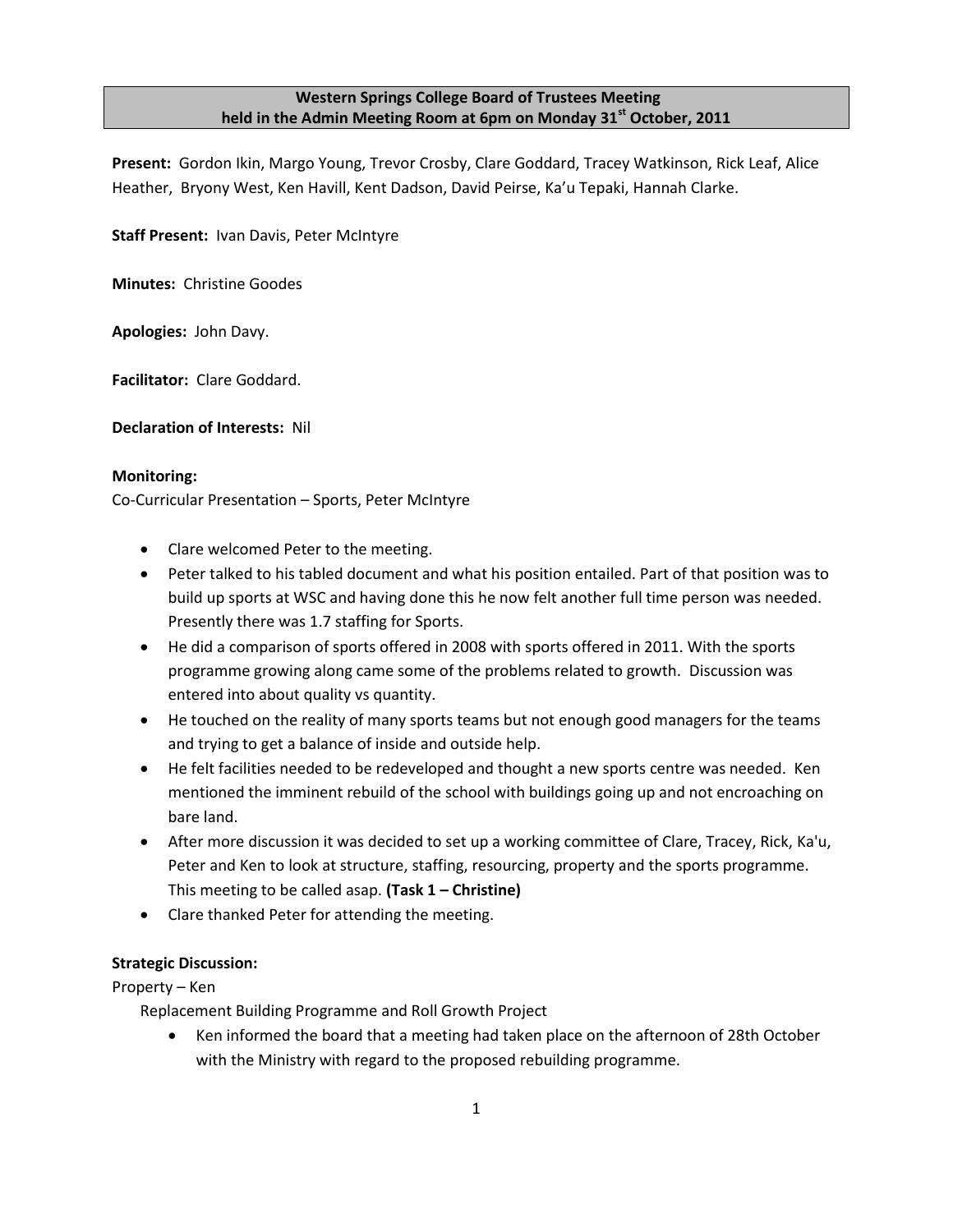- He talked to the tabled document 'Replacement Building Programme and Roll Growth Project' (document prepared by school, as no written information was provided by the Ministry at the meeting).
- The tabled document, when confirmed as accurate by the property committee, will be sent into the Ministry with a request to confirm that they see the document as accurate.
- He reported that the Minister had given the green light to the project.
- Gordon Ikin said that the process was just beginning. This week the Ministry will decide on a procurement option.
- Kent talked about the schools that had been visited for ideas.
- There will be a need for support for the extra work load someone will have to do. The board needs to get this underway now and develop a process for managing the rebuilding programme.
- Ken would like to take a wait and see approach before he says how he see his role but suggested that we need to be advertising for a skilled person.
- Project control will be set up and Paul Styles has offered to be the extra person employed to oversee the project on our behalf (Clerk of Works).
- The school needs to function at the same top level throughout this replacement building programme.
- Clarification with the Ministry is needed on Board's role on a decision of an Architect.
- Board would like to be involved in the decision making process.
- Rumaki has a role in this too.
- Tracey wants the Ministry to be aware of the Rumaki within a mainstream school.
- Property Committee to set up the structure of a briefing document. **(Task 2 Property Committee)**

As this meeting was Margot Young's last one, she would like noted that she has enjoyed her time on the board and thanked the school for all the work that they had put into her son, who was doing well.

## 7.41: Break

Te Reo Maori

- Ken talked to his Principal's Report (Curriculum Development).
- Alice Heather said that Gordon had a great vision i.e. compulsory te reo Maori at WSC. She favoured a staged approach.
- Discussion continued around the four tabled options in the Principal's Report.
- The Board was committed to the idea suggesting te reo Maori could be gradually introduced and fully implemented by 2013.
- Tracey suggested PD from outside the school.
- Te Reo Maori to be referred back to curriculum committee for more discussion**. (Task 3 Curriculum Committee)**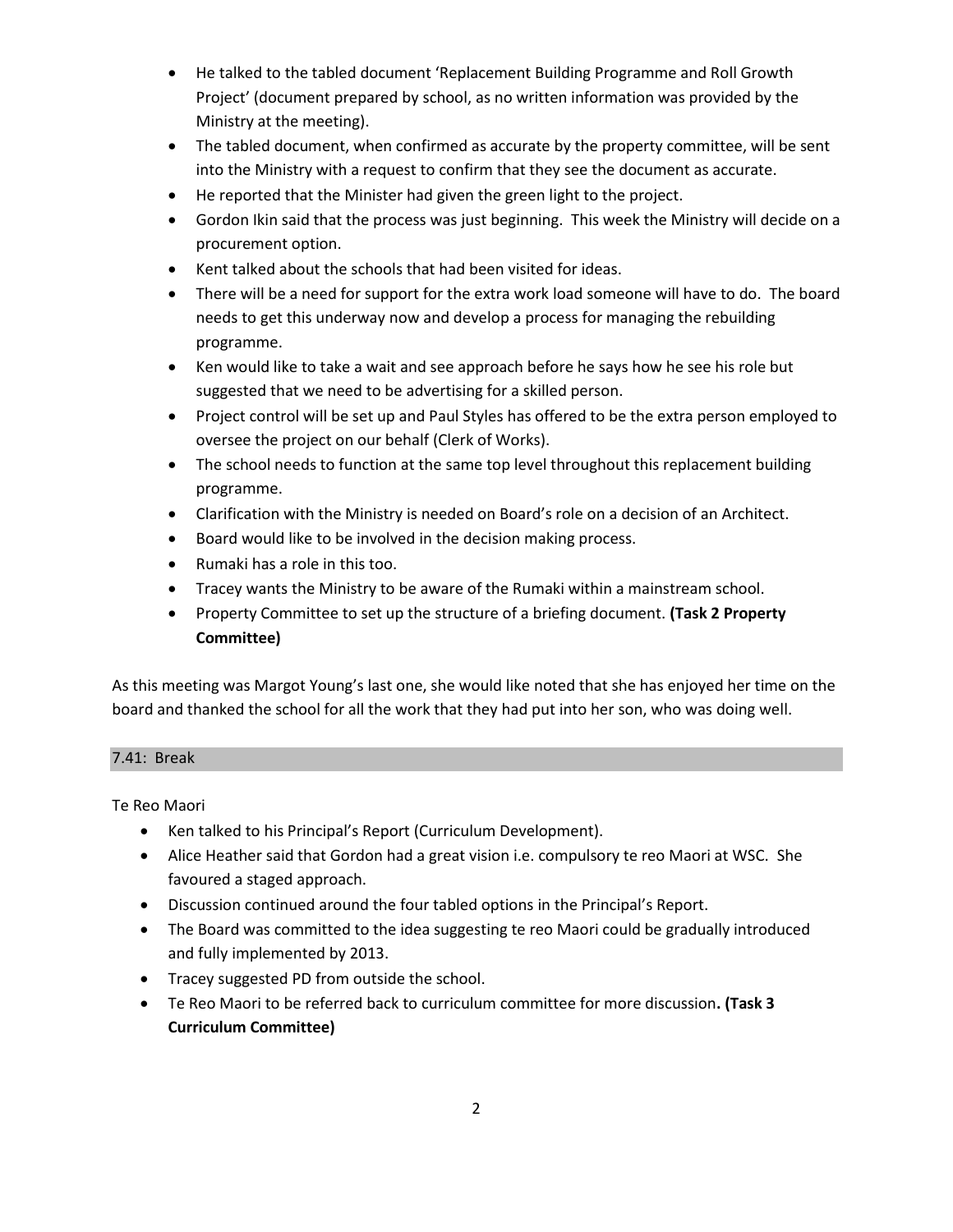Nga Puna O Waiorea's Status

- Te Kawehau Hoskins has been assigned the task of preparing a submission for the Ministry of Education in relation to future developments for the Rumaki.
- Two strategy groups are to be form. One group to consider proposals for strengthening the position of the rumaki at a governance and senior management level, the other group a whanau and management group to review kaupapa, policy and leadership.
- Tracey would like a representative from the board to attend a hui about what Nga Puna O Waiorea is. Gordon was interested and would like Tracey to let him know the date and time of the hui. This to be sent to all board members. **(Task 4 Tracey)**
- Ken, Alice, Rick and Tracey are on the strategic group for strengthening the position of the Rumaki at a governance and senior management level and will present points at the next board meeting. **(Task 5 Strategy Group 1).** Ken asked for another trustee to be on the strategic group and said they could have time to think about it.

## **Monitoring:**

Discipline – Ken

- Ken reported that there had been three suspensions since the last meeting.
- One year 10 boy who has been reinstated with conditions.
- One year 11 boy who has been excluded and referred to Alternative Education.
- One year 9 girl who has been excluded and hopefully will be enrolled at Massey High School.

## **Identifying Agenda Items for Next Meeting:**

- Property update
- Report on Rumaki developments
- Chairperson election
- Discussion on late start on Tuesdays for 2012. Student opinion welcomed.

## Mid-term Election update

- Nominations for 3 parent representative positions close on  $4<sup>th</sup>$  November
- $\bullet$  Meet and Greet in the Library 14<sup>th</sup> November at 7.30 if an election is going ahead
- $\bullet$  Voting closes at noon on  $18^{th}$  November
- Election declared 24<sup>th</sup> November, with new members taking office 25th November
- Induction of new members: Clare said she would arrange**. (Task 6 Clare)**

Trevor asked for an interim chairperson be appointed from  $25<sup>th</sup>$  November until the next board meeting as his term finishes on 24th November.

Trevor Crosby proposed that Gordon Ikin act as an interim chairperson until the new board meets in December.

Trevor Crosby / Tracey Watkinson **passed unanimously**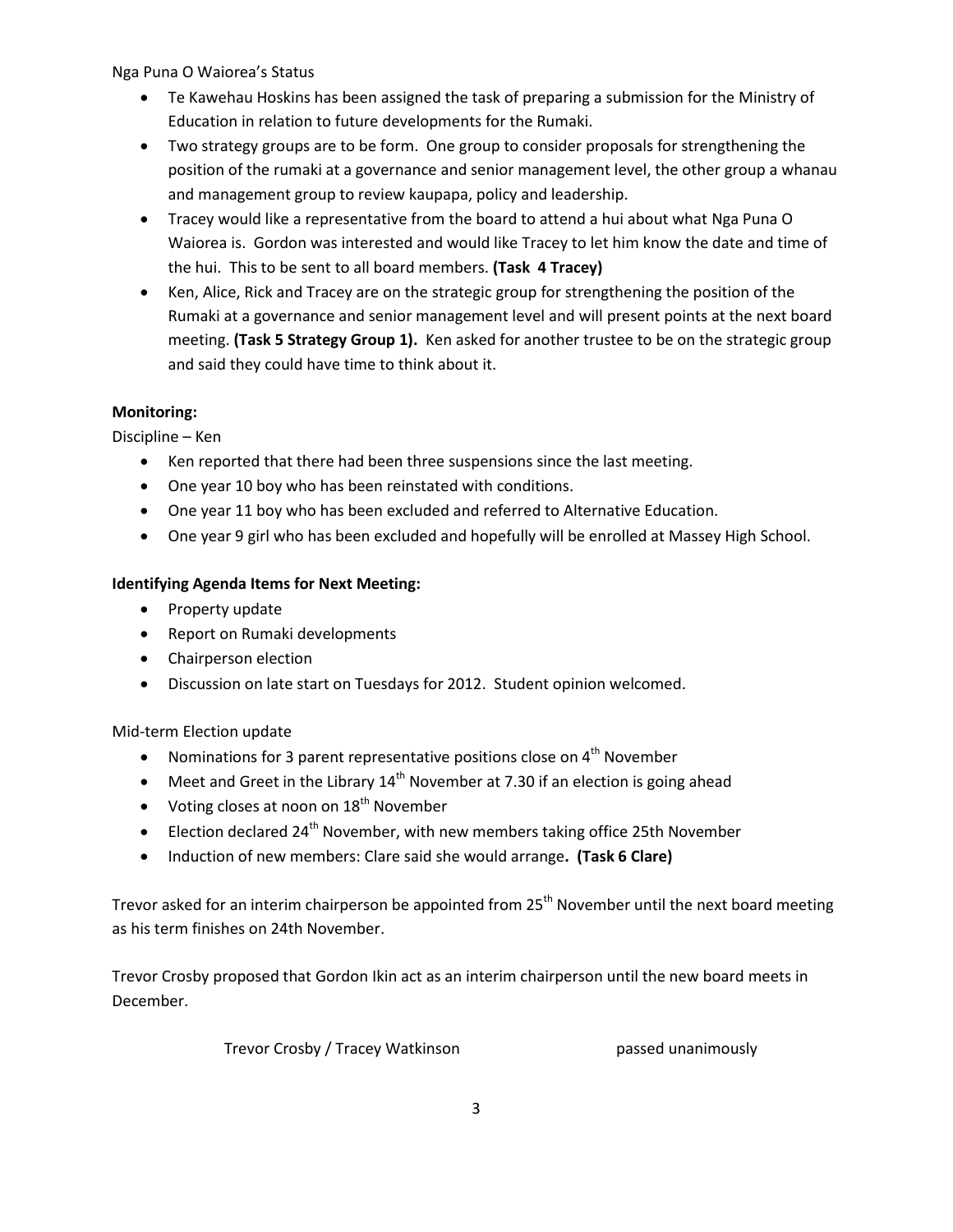## **Correspondence:**

Trevor Crosby moved that the correspondence be accepted.

| Trevor Crosby / Gordon Ikin                                                                                                                                                                                                                                            | carried |  |  |
|------------------------------------------------------------------------------------------------------------------------------------------------------------------------------------------------------------------------------------------------------------------------|---------|--|--|
| Ringbinder on Tataiako to be kept in my office for those who wish to read it.                                                                                                                                                                                          |         |  |  |
| <b>Confirmation of Minutes:</b>                                                                                                                                                                                                                                        |         |  |  |
| Clare asked for the minutes of the previous meeting to be accepted.                                                                                                                                                                                                    |         |  |  |
| Kent Dadson / David Peirse                                                                                                                                                                                                                                             | carried |  |  |
| Clare asked for approval of all written reports i.e. Replacement Building Programme and Roll Growth<br>Project report, Principal's Report, Sports Report, Financials for August and September, TAPAC minutes,<br>special BOT Discipline Meeting with Rumaki guidelines |         |  |  |
| Gordon Ikin / Kau Tepaki                                                                                                                                                                                                                                               | carried |  |  |
| Ivan asked that the board approve the BOT Award recipient for 2011 as Ruth Roberts. This to be<br>presented at Senior Prizegiving.                                                                                                                                     |         |  |  |
| Ken Havill / Kau Tepaki                                                                                                                                                                                                                                                | carried |  |  |
| Senior Prizegiving is on 4 <sup>th</sup> November at 10.30am. Everyone invited.                                                                                                                                                                                        |         |  |  |

Next meeting facilitator: Tracey Watkinson

Meeting finished: 9.10pm